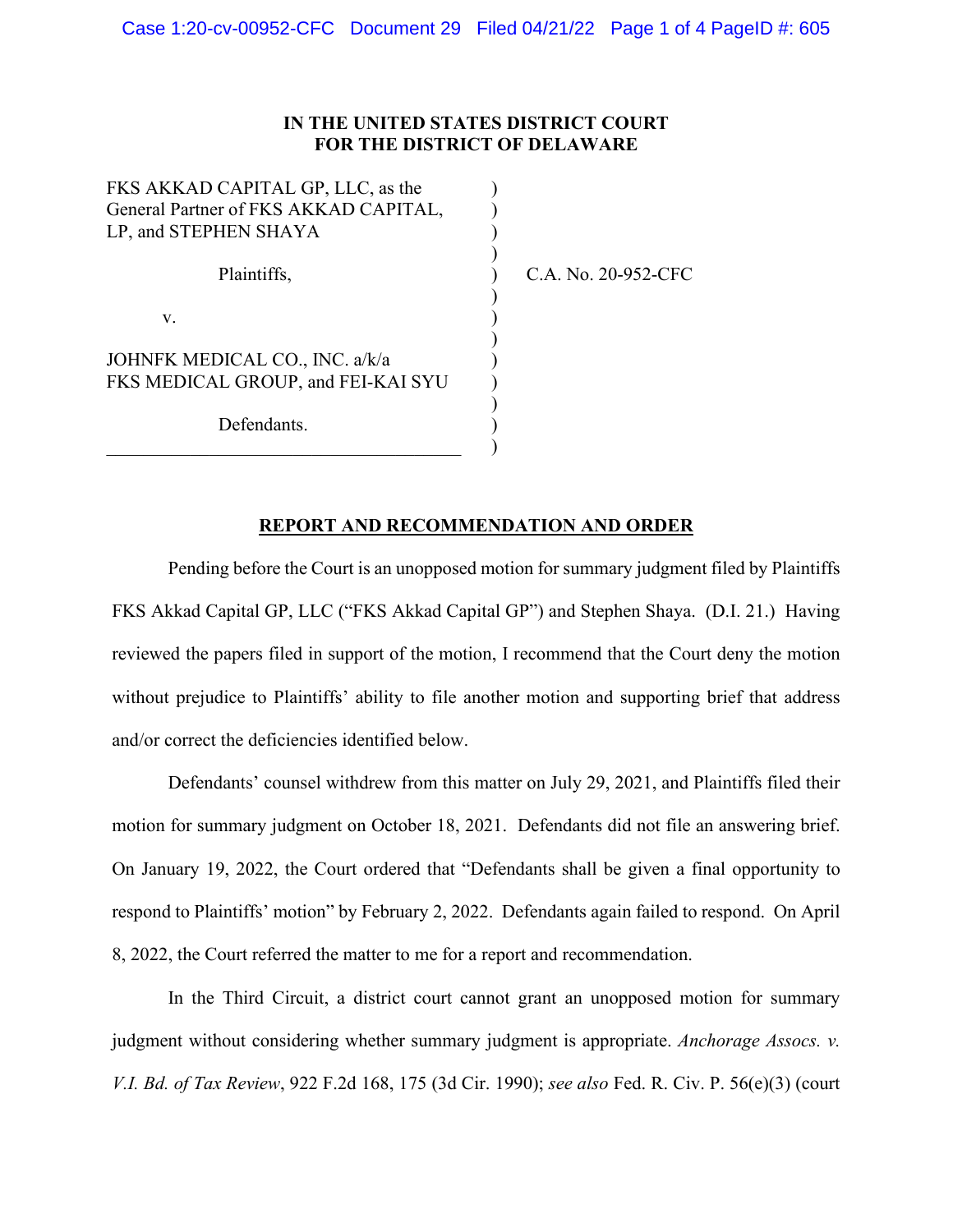"may . . . grant summary judgment if the motion and supporting materials—including the facts considered undisputed—show that the movant is entitled to it.").

On the record before me, I cannot recommend that the Court grant the requested relief. Having carefully reviewed the motion and supporting papers, I have concerns about a number of issues, including but not limited to the following:

a. Plaintiffs' record support for many of their assertions of fact comes from Defendants' failure to respond to Plaintiffs' August 6, 2021 First Set of Requests for Admission. Since the record does not reflect that the parties have ever conferred as required by Federal Rule of Civil Procedure 26(f), it is unclear whether Plaintiffs' discovery requests were appropriately served. *See* Fed. R. Civ. P. 26(d)(1) ("A party may not seek discovery from any source before the parties have conferred as required by Rule  $26(f)$ , except in a proceeding exempted from initial disclosure under Rule  $26(a)(1)(B)$ , or when authorized by these rules, by stipulation, or by court order."). I am also skeptical of the propriety of granting summary judgment against an unrepresented corporate entity where the record support for the movant's assertions of fact consists of defaulted requests for admission (and Plaintiffs' briefing cites no authority suggesting that it is proper).

b. The evidence of record does not appear to demonstrate Plaintiff Shaya's entitlement to a judgment as a matter of law against Defendants for conversion or unjust enrichment. As the record is devoid of evidence about the circumstances surrounding Shaya's transfer of \$100,000 to Defendants, the Court is unable to conclude as a matter of law that Defendants wrongfully exercised dominion over it (as required to show conversion) or retained it in the absence of a justification (as required to show unjust enrichment). Moreover, Plaintiffs' brief cites no evidence in support of the assertion that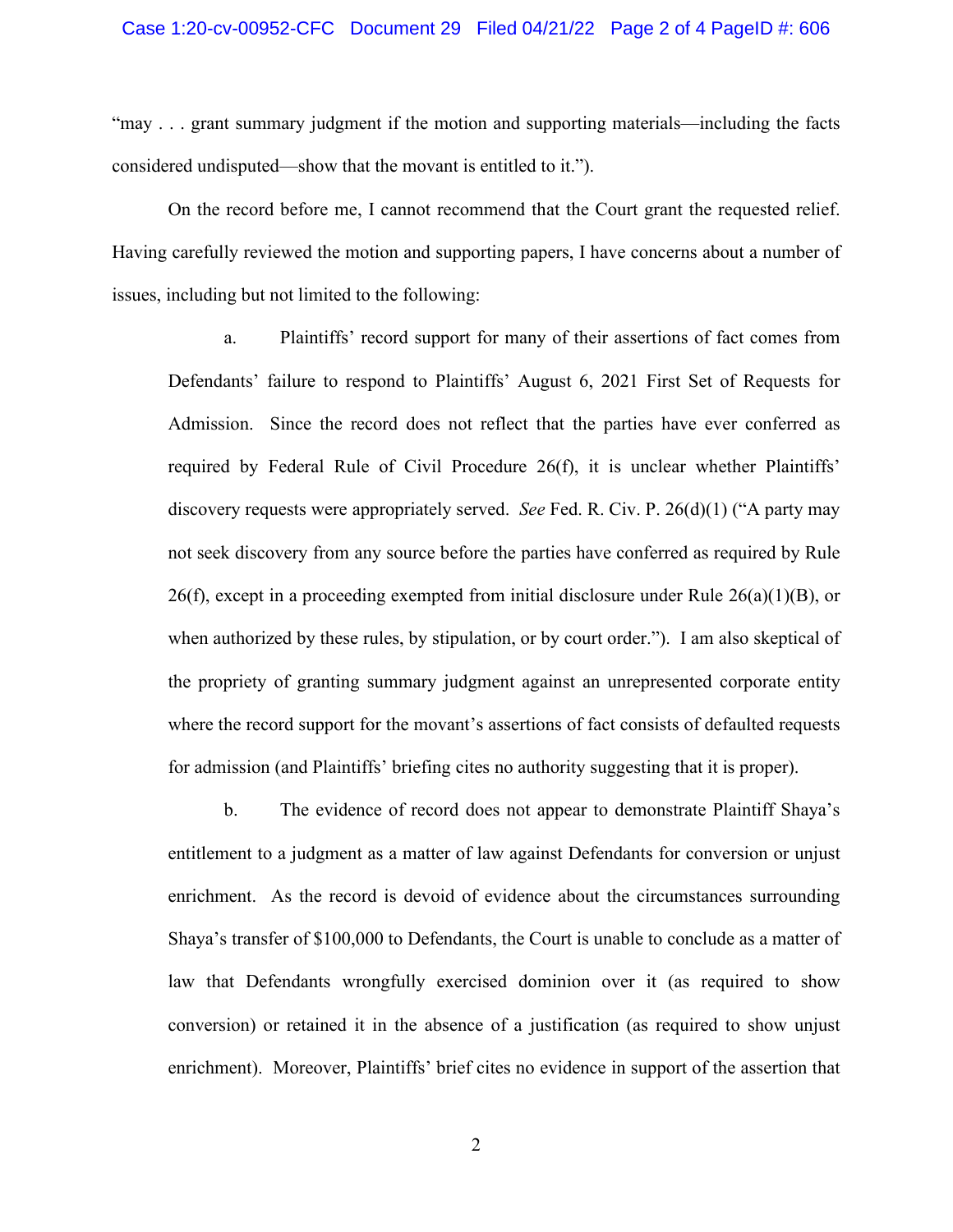"Dr. Shaya made the \$100,000 Payment based on the Fei-Kai Representations and with the understanding that the payment was returnable on demand." (D.I. 21 at 16.)

c. As for the breach of contract claim, Plaintiffs contend that Defendant JohnFK Medical Co., Inc. ("FKS Medical Group") was "required under the LP agreement" to pay management fees to Plaintiff FKS Akkad Capital GP. (*See* D.I. 21 at 10 ¶ 36 (citing Plaintiffs' unanswered Requests for Admission).) To the extent that Plaintiffs rely solely on an unanswered request for admission to support that assertion, I have concerns for the reasons stated above. Plaintiffs' summary judgment briefing does not otherwise explain the basis for their theory that Defendant FKS Medical Group is required (under the partnership agreement, the Delaware Revised Uniform Limited Partnership Act, or otherwise) to pay management fees directly to FKS Akkad Capital GP as a remedy for FKS Group's failure to make a capital contribution to the partnership. Nor does the briefing adequately explain why FKS Akkad Capital GP is entitled to two years of expected management fees.

d. Plaintiff FKS Akkad Capital GP appears to seek *both* expectation damages (\$15 million) and reliance damages (\$51,228.54) on its breach of contract claim, but Plaintiffs' briefing provides no legal authority for the proposition that it may recover both types of damages. $<sup>1</sup>$  $<sup>1</sup>$  $<sup>1</sup>$ </sup>

I believe that the most efficient and appropriate course of action is to deny Plaintiffs' motion without prejudice to Plaintiffs' ability to file a new motion for summary judgment that addresses

<span id="page-2-0"></span><sup>&</sup>lt;sup>1</sup> While it might not be necessary to rule on the summary judgment motion, the Court is also curious about the circumstances that led these parties to negotiate and ink a \$1 billion deal within the span of a couple months, including whether it is true (as Defendants alleged in their Answer) that Plaintiffs and their counsel drafted the deal paperwork and that Defendants were unrepresented by counsel when they signed agreements to contribute \$1 billion. (*See* D.I. 14.)